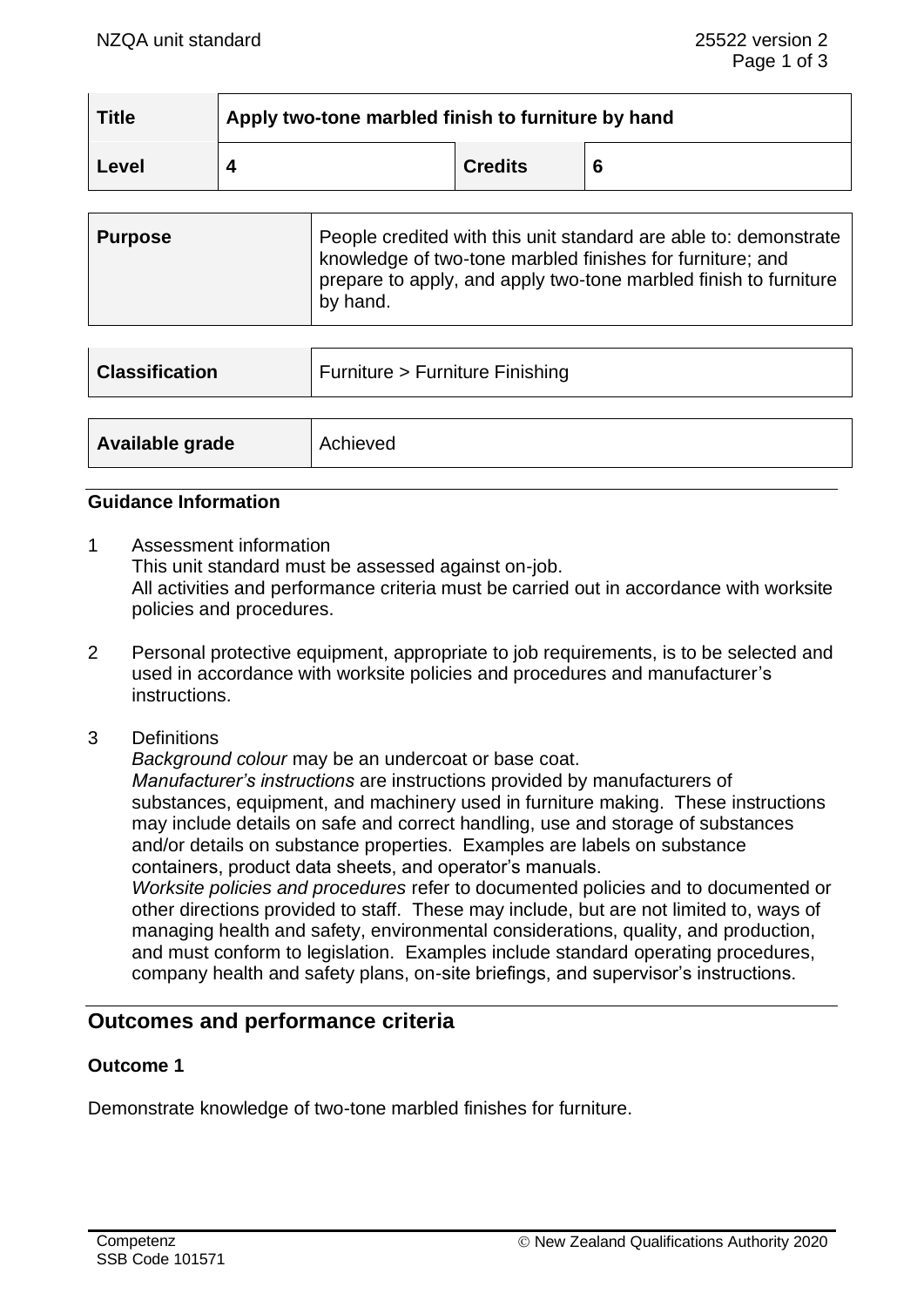# **Performance criteria**

- 1.1 The steps involved in marbling are explained in terms of their purpose, and at least one method of application is identified for each.
	- Range background colour, second colour coat, partial removal of second colour coat, apply marble grain, apply clear coat.

# **Outcome 2**

Prepare to apply two-tone marbled finish to furniture by hand.

#### **Performance criteria**

| 2.1 | Job specifications are obtained and interpreted. |                                                          |  |
|-----|--------------------------------------------------|----------------------------------------------------------|--|
|     | Range                                            | furniture or surfaces to be finished, decorative finish. |  |

- 2.2 Tools and equipment are selected in accordance with job specifications.
- 2.3 Sample finish is created, and client's approval is gained before carrying out the finishing.
- 2.4 Furniture surfaces are prepared in accordance with materials and job specifications.

#### **Outcome 3**

Apply two-tone marbled finish to furniture by hand.

#### **Performance criteria**

- 3.1 Colours are selected and mixed to achieve the desired background colour in accordance with job specifications.
- 3.2 Background colour is applied to the area to be marbled in accordance with job specifications.
- 3.3 Colour or colours for marbled finish are selected and mixed in accordance with job specifications.
- 3.4 Second colour coat is applied in accordance with job specifications.
- 3.5 Second colour coat is partially removed while wet to expose background colour.
- 3.6 Marbling veins are created in accordance with job specifications.
- 3.7 Marbling finish is left to dry in accordance with job specifications.
- 3.8 Clear coat is selected and applied to protect marbling in accordance with job specifications.